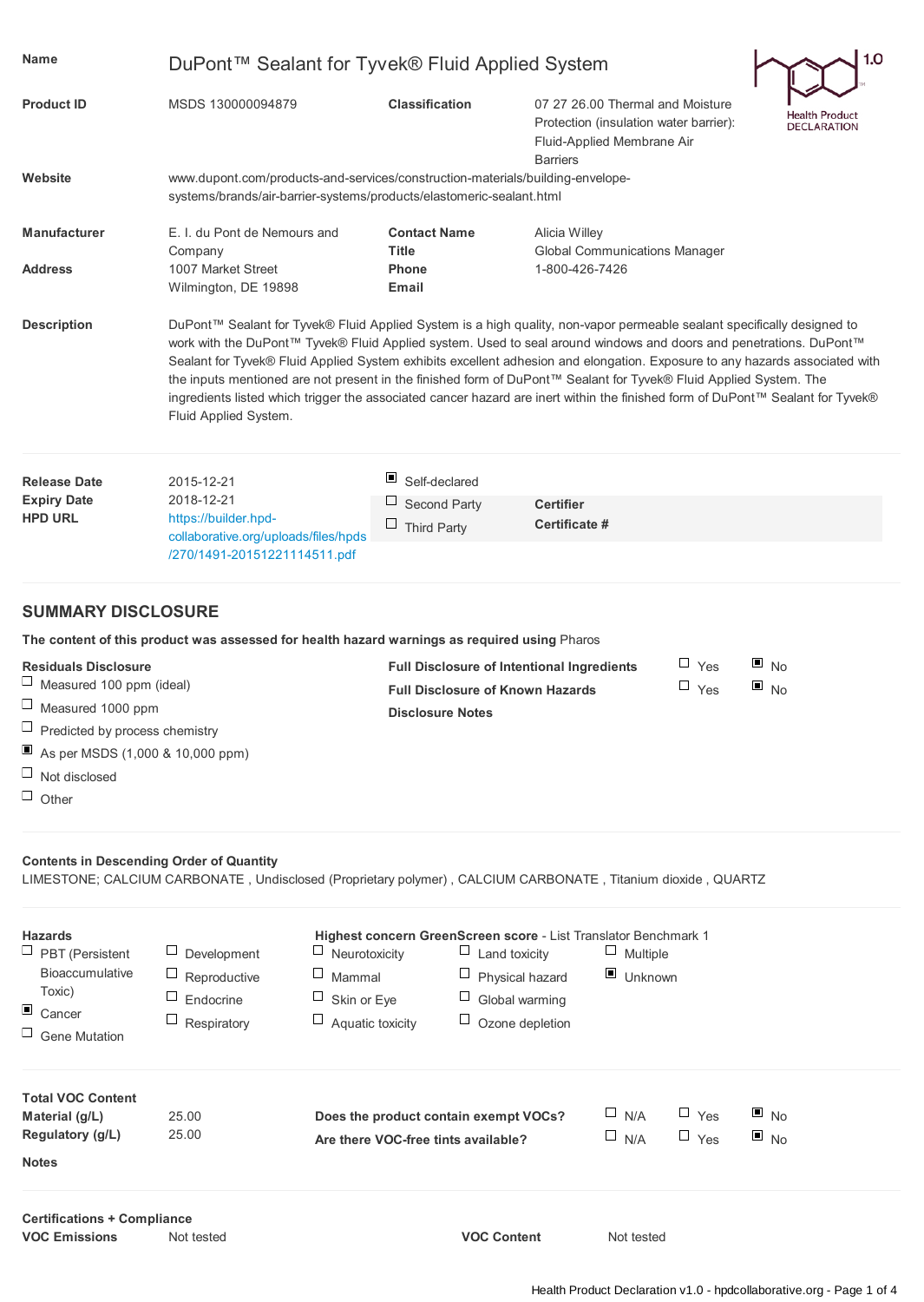The HPD Standard is solely a declaration of product content and direct health hazards associated with exposure to its individual contents. It is not a full assessment of environmental impacts from the life cycle of this product. It is not an assessment of risks associated with actual use of the product. It does not address the potential health impacts of substances used or created during manufacture that do not appear in the final product as residuals, nor substances created during combustion or other degradation processes.

This Health Product Declaration was generated following the requirements of the noted Standard version and is valid for a total of three years after date of issue or three months after a substantive change of product contents occurs. Users should verify that this Health Product Declaration is compliant with the most current version of the HPD Standard. Accuracy of claims made in this Health Product Declaration is the sole responsibility of the listed manufacturer and certifier (if applicable). The HPD Collaborative does not warrant any claim made herein, explicit or implicit. The HPD Standard is an "open standard" developed and managed by the HPD Collaborative, a nonprofit organization. For more information, visit hpdcollaborative.org.

## **CONTENT IN DESCENDING ORDER OF QUANTITY**

All ingredients must be assessed for health warnings against Priority Hazard Lists, regardless of disclosure level.

Priority Hazard Lists and information on the GreenScreen Benchmarks can be found at www.hpdcollaborative.org/hazardlists.

GS: GreenScreen Benchmark; RC: Recycled Content, PC: Post Consumer, PI: Post Industrial (Pre-consumer), BO: Both; Nano: comprised of nanoscale *particles or nanotechnology*

| <b>Name</b>                                            | <b>CAS RN</b>                                                                                                                   | % weight    | GS     | RC           | <b>Nano</b>  | Role     |
|--------------------------------------------------------|---------------------------------------------------------------------------------------------------------------------------------|-------------|--------|--------------|--------------|----------|
| <b>Hazard A</b>                                        | <b>Warning A</b>                                                                                                                |             |        |              |              |          |
| <b>Hazard B</b>                                        | <b>Warning B</b>                                                                                                                |             |        |              |              |          |
| <b>Hazard C</b>                                        | <b>Warning C</b>                                                                                                                |             |        |              |              |          |
| <b>Hazard D</b>                                        | <b>Warning D</b>                                                                                                                |             |        |              |              |          |
| <b>Hazard E</b>                                        | <b>Warning E</b>                                                                                                                |             |        |              |              |          |
| <b>Notes</b>                                           |                                                                                                                                 |             |        |              |              |          |
| <b>LIMESTONE; CALCIUM</b><br><b>CARBONATE</b>          | 1317-65-3                                                                                                                       | $30 - 40%$  | LT-U   | $\mathsf{N}$ | ${\sf N}$    | Filler   |
| None found                                             | No warnings found on HPD Priority lists                                                                                         |             |        |              |              |          |
|                                                        |                                                                                                                                 |             |        |              |              |          |
|                                                        |                                                                                                                                 |             |        |              |              |          |
| <b>Undisclosed (Proprietary</b><br>polymer)            | Unknown                                                                                                                         | 20 - 30 %   |        | $\mathsf{N}$ | N            | Body     |
| Unknown                                                | Not disclosed                                                                                                                   |             |        |              |              |          |
| Proprietary components are withheld as a trade secret. |                                                                                                                                 |             |        |              |              |          |
|                                                        |                                                                                                                                 |             |        |              |              |          |
| <b>CALCIUM CARBONATE</b>                               | 471-34-1                                                                                                                        | $10 - 20%$  | LT-U   | $\mathsf{N}$ | $\mathsf{N}$ | Filler   |
| None found                                             | No warnings found on HPD Priority lists                                                                                         |             |        |              |              |          |
|                                                        |                                                                                                                                 |             |        |              |              |          |
|                                                        |                                                                                                                                 |             |        |              |              |          |
| <b>Titanium dioxide</b>                                | 13463-67-7                                                                                                                      | $1 - 5%$    | $LT-1$ | $\mathsf{N}$ | $\mathsf{N}$ | Colorant |
| CANCER                                                 | NIOSH-C: Occupational carcinogen (also in Prop 65, IARC, MAK)                                                                   |             |        |              |              |          |
|                                                        |                                                                                                                                 |             |        |              |              |          |
| <b>QUARTZ</b>                                          | 14808-60-7                                                                                                                      | $0.1 - 1 %$ | $LT-1$ | ${\sf N}$    | ${\sf N}$    | Impurity |
|                                                        |                                                                                                                                 |             |        |              |              |          |
| CANCER                                                 | IARC: Group 1: Agent is carcinogenic to humans - inhaled from occupational sources (also in NIOSH-C, MAK, NTP-<br>RoC, Prop 65) |             |        |              |              |          |
|                                                        |                                                                                                                                 |             |        |              |              |          |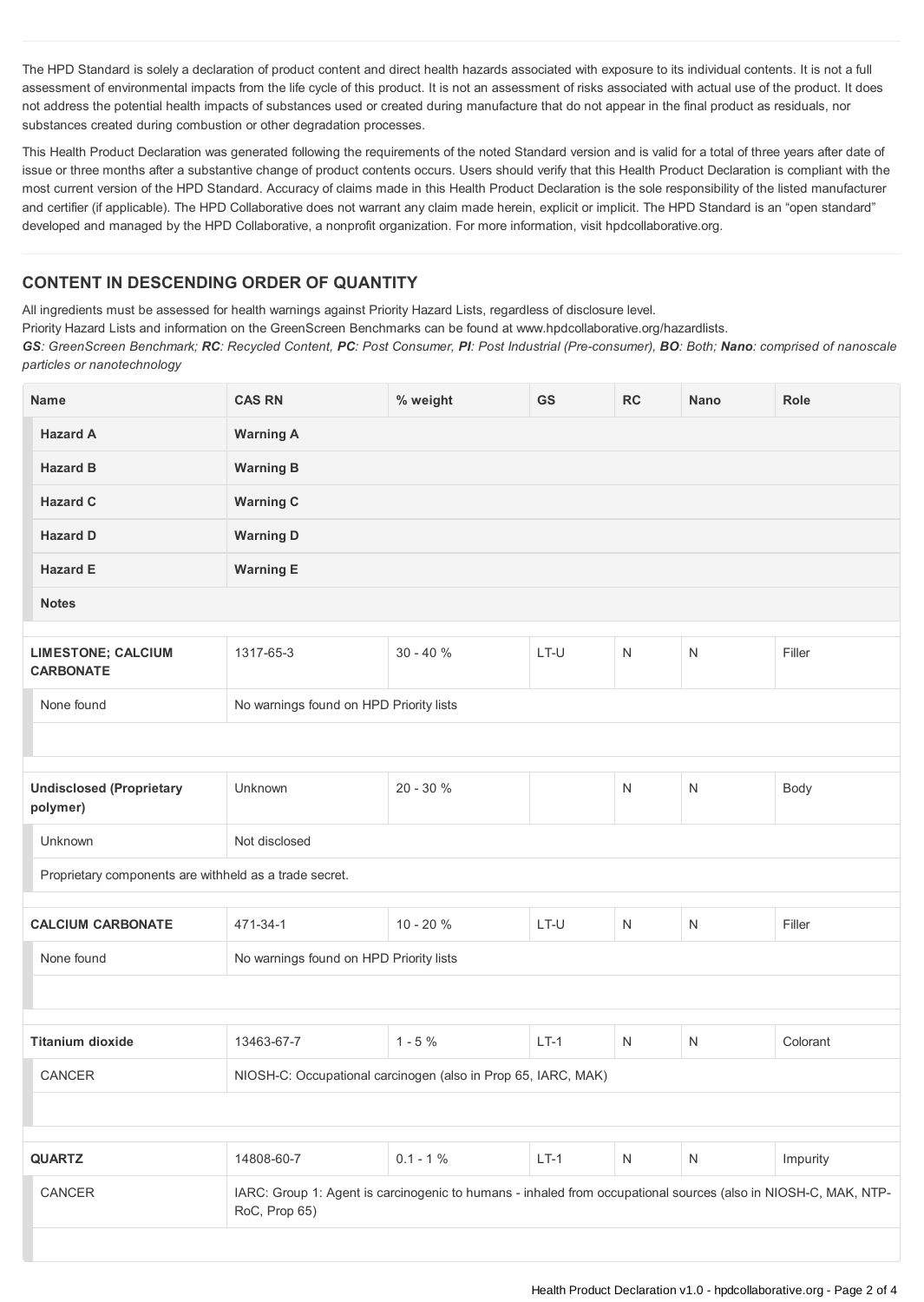## **CERTIFICATIONS AND COMPLIANCE**

**Certifying Party** = First: Manufacturer's self-declaration; Second: Verification by trade association or other interested party; Third: Verification by independent certifier (ideal).

**Applicable facilities** = Manufacturing sites to which testing applies.

| Type                 | <b>Standard or Certification</b> |                   |                    | <b>Certifier or Laboratory</b> |  |  |
|----------------------|----------------------------------|-------------------|--------------------|--------------------------------|--|--|
|                      | <b>Certifying Party</b>          | <b>Issue Date</b> | <b>Expiry Date</b> | <b>Certificate URL</b>         |  |  |
|                      | <b>Applicable Facilities</b>     |                   |                    |                                |  |  |
|                      | <b>Notes</b>                     |                   |                    |                                |  |  |
| <b>VOC Emissions</b> | N/A                              |                   |                    |                                |  |  |
|                      |                                  |                   |                    |                                |  |  |
|                      |                                  |                   |                    |                                |  |  |
|                      |                                  |                   |                    |                                |  |  |
|                      |                                  |                   |                    |                                |  |  |
| VOC Content          | Not tested                       |                   |                    |                                |  |  |
|                      |                                  |                   |                    |                                |  |  |
|                      |                                  |                   |                    |                                |  |  |
|                      |                                  |                   |                    |                                |  |  |
|                      |                                  |                   |                    |                                |  |  |
| Recycled Content     | Not tested                       |                   |                    |                                |  |  |
|                      |                                  |                   |                    |                                |  |  |
|                      |                                  |                   |                    |                                |  |  |
|                      |                                  |                   |                    |                                |  |  |
|                      |                                  |                   |                    |                                |  |  |
| Other                |                                  |                   |                    |                                |  |  |
|                      |                                  |                   |                    |                                |  |  |
|                      |                                  |                   |                    |                                |  |  |
|                      |                                  |                   |                    |                                |  |  |

## **ACCESSORY MATERIALS**

This section is for additional products required by warranty or recommended by the manufacturer for installation (such as adhesives, fasteners, or factory coatings) or for maintenance, cleaning, or operations. Refer to Health Product Declarations, published separately, for a complete view of these products. Note: This declaration is not intended to address hazards of the installation process.

| <b>Required or Recommended Product</b>                                                                                                                                                    | <b>URL for Companion Health</b><br><b>Product Declaration</b> |  |  |  |
|-------------------------------------------------------------------------------------------------------------------------------------------------------------------------------------------|---------------------------------------------------------------|--|--|--|
| Condition when required or recommended and/or other notes                                                                                                                                 |                                                               |  |  |  |
| DuPont™ Tyvek® Fluid Applied WB (VOC 25.00 g/L)                                                                                                                                           |                                                               |  |  |  |
| DuPont™ Tyvek® Fluid Applied Weather Barrier Systems provide water and fluid applied air barrier protection designed for the unique demands of<br>heavy commercial construction projects. |                                                               |  |  |  |
| DuPont™ Flashing Tape                                                                                                                                                                     |                                                               |  |  |  |

DuPont™ Flashing Tape helps protect the heads and jambs of rectangular doors and windows from air and water intrusion. Wind-driven rain and outdoor air can find their way into walls around windows and doors. By helping to seal the building envelope, self-adhered DuPont™ Flashing Tape can